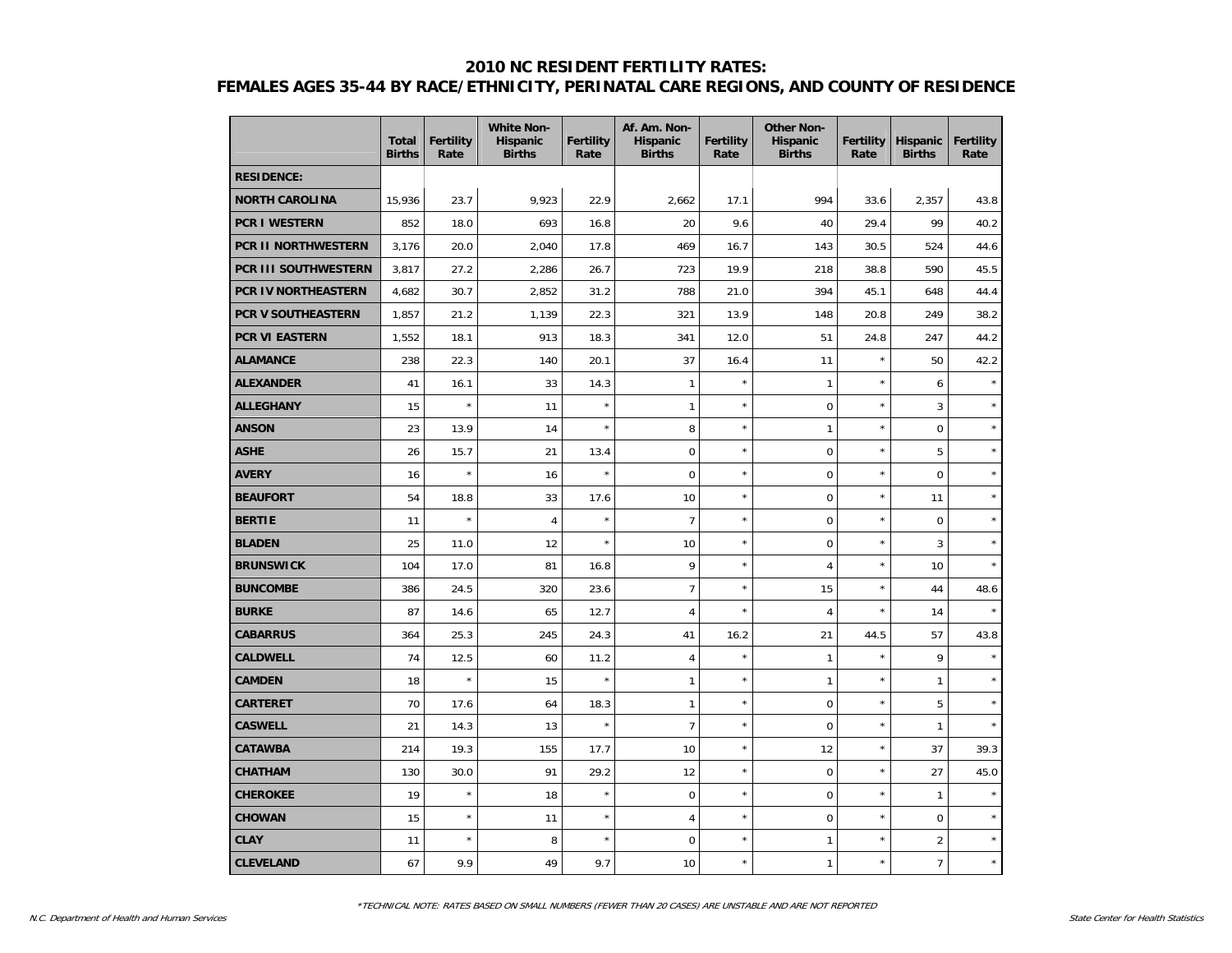## **2010 NC RESIDENT FERTILITY RATES: FEMALES AGES 35-44 BY RACE/ETHNICITY, PERINATAL CARE REGIONS, AND COUNTY OF RESIDENCE**

|                   | <b>Total</b><br><b>Births</b> | <b>Fertility</b><br>Rate | <b>White Non-</b><br>Hispanic<br><b>Births</b> | <b>Fertility</b><br>Rate | Af. Am. Non-<br><b>Hispanic</b><br><b>Births</b> | Fertility<br>Rate | <b>Other Non-</b><br><b>Hispanic</b><br><b>Births</b> | <b>Fertility</b><br>Rate | <b>Hispanic</b><br><b>Births</b> | <b>Fertility</b><br>Rate |
|-------------------|-------------------------------|--------------------------|------------------------------------------------|--------------------------|--------------------------------------------------|-------------------|-------------------------------------------------------|--------------------------|----------------------------------|--------------------------|
| <b>COLUMBUS</b>   | 53                            | 14.7                     | 32                                             | 14.0                     | 11                                               | $\star$           | $\mathbf 0$                                           | $\star$                  | 10                               |                          |
| <b>CRAVEN</b>     | 123                           | 21.6                     | 83                                             | 22.0                     | 16                                               | $\star$           | $\overline{7}$                                        | $\star$                  | 17                               | $\star$                  |
| <b>CUMBERLAND</b> | 511                           | 23.7                     | 266                                            | 26.5                     | 155                                              | 18.2              | 37                                                    | 31.1                     | 53                               | 29.4                     |
| <b>CURRITUCK</b>  | 20                            | 11.6                     | 20                                             | 12.7                     | $\mathbf 0$                                      | $\star$           | $\mathsf 0$                                           | $\star$                  | $\mathbf 0$                      | $\star$                  |
| <b>DARE</b>       | 59                            | 26.8                     | 46                                             | 23.1                     | $\mathbf 0$                                      | $\star$           | $\mathbf{1}$                                          | $\star$                  | 12                               |                          |
| <b>DAVIDSON</b>   | 183                           | 15.2                     | 144                                            | 14.4                     | 9                                                | $\star$           | $\overline{4}$                                        | $\star$                  | 26                               | 36.0                     |
| <b>DAVIE</b>      | 52                            | 17.9                     | 37                                             | 14.7                     | $\overline{c}$                                   | $\star$           | 5                                                     | $\star$                  | 8                                |                          |
| <b>DUPLIN</b>     | 77                            | 20.3                     | 24                                             | 12.3                     | 9                                                | $\star$           | $\mathbf 0$                                           | $\star$                  | 44                               | 52.5                     |
| <b>DURHAM</b>     | 702                           | 36.6                     | 334                                            | 43.0                     | 176                                              | 22.1              | 73                                                    | 70.8                     | 119                              | 49.5                     |
| <b>EDGECOMBE</b>  | 46                            | 12.5                     | 14                                             | $\star$                  | 27                                               | 12.8              | $\mathbf 0$                                           | $\star$                  | 5                                | $\star$                  |
| <b>FORSYTH</b>    | 614                           | 25.2                     | 341                                            | 24.7                     | 113                                              | 16.0              | 24                                                    | 31.9                     | 136                              | 49.9                     |
| <b>FRANKLIN</b>   | 83                            | 18.7                     | 58                                             | 19.8                     | 10                                               | $\star$           | 3                                                     | $\star$                  | 12                               |                          |
| <b>GASTON</b>     | 286                           | 18.2                     | 204                                            | 17.2                     | 46                                               | 18.0              | 10                                                    | $\star$                  | 26                               | 28.6                     |
| <b>GATES</b>      | 9                             | $\star$                  | $\overline{7}$                                 | $\star$                  | $\mathbf{1}$                                     | $\star$           | $\mathbf{1}$                                          | $\star$                  | $\mathbf 0$                      |                          |
| <b>GRAHAM</b>     | $\overline{4}$                | $\star$                  | 3                                              | $\star$                  | $\mathbf 0$                                      | $\star$           | $\mathbf 0$                                           | $\star$                  | $\mathbf{1}$                     | ÷                        |
| <b>GRANVILLE</b>  | 104                           | 25.0                     | 68                                             | 27.0                     | 18                                               | $\star$           | 5                                                     | $\star$                  | 13                               | $\star$                  |
| <b>GREENE</b>     | 15                            | $\star$                  | 8                                              | $\star$                  | 4                                                | $\star$           | $\mathbf 0$                                           | $\star$                  | 3                                |                          |
| <b>GUILFORD</b>   | 891                           | 25.6                     | 451                                            | 25.4                     | 268                                              | 21.2              | 72                                                    | 37.0                     | 100                              | 41.4                     |
| <b>HALIFAX</b>    | 41                            | 12.2                     | 16                                             | $\star$                  | 20                                               | 10.8              | $\overline{4}$                                        | $\star$                  | $\mathbf{1}$                     | $\star$                  |
| <b>HARNETT</b>    | 161                           | 19.6                     | 103                                            | 19.3                     | 25                                               | 13.5              | 6                                                     | $\star$                  | 27                               | 32.5                     |
| <b>HAYWOOD</b>    | 48                            | 12.5                     | 40                                             | 11.0                     | $\overline{c}$                                   | $\star$           | $\mathbf 0$                                           | $\star$                  | $\boldsymbol{6}$                 |                          |
| <b>HENDERSON</b>  | 112                           | 17.4                     | 82                                             | 15.0                     | $\mathbf 0$                                      | $\star$           | 5                                                     | $\star$                  | 25                               | 40.8                     |
| <b>HERTFORD</b>   | 18                            | $\star$                  | 9                                              | $\star$                  | 9                                                | $\star$           | $\mathsf 0$                                           | $\star$                  | $\mathbf 0$                      | $\star$                  |
| <b>HOKE</b>       | 60                            | 17.8                     | 37                                             | 26.8                     | 10                                               | $\star$           | 5                                                     | $\star$                  | 8                                |                          |
| <b>HYDE</b>       | 9                             | $\star$                  | 3                                              | $\star$                  | $\mathbf{1}$                                     | $\star$           | $\mathbf{1}$                                          | $\star$                  | $\sqrt{4}$                       |                          |
| <b>IREDELL</b>    | 264                           | 21.8                     | 201                                            | 21.0                     | 16                                               | $\star$           | $\overline{4}$                                        | $\star$                  | 43                               | 55.0                     |
| <b>JACKSON</b>    | 35                            | 16.8                     | 27                                             | 16.0                     | $\mathbf 0$                                      | $\star$           | $\overline{7}$                                        | $\star$                  | $\mathbf{1}$                     | $\star$                  |
| <b>JOHNSTON</b>   | 304                           | 21.8                     | 201                                            | 20.1                     | 40                                               | 18.1              | 6                                                     | $\star$                  | 57                               | 38.7                     |
| <b>JONES</b>      | 6                             | $\star$                  | $\overline{4}$                                 | $\star$                  | $\overline{2}$                                   | $\star$           | $\pmb{0}$                                             | $\star$                  | $\pmb{0}$                        |                          |
| <b>LEE</b>        | 80                            | 20.6                     | 39                                             | 17.3                     | 10                                               | $\star$           | 3                                                     | $\star$                  | 28                               | 35.6                     |
| <b>LENOIR</b>     | 56                            | 15.3                     | 21                                             | 11.4                     | 24                                               | 15.7              | $\mathbf{1}$                                          | $\star$                  | 10                               | $\star$                  |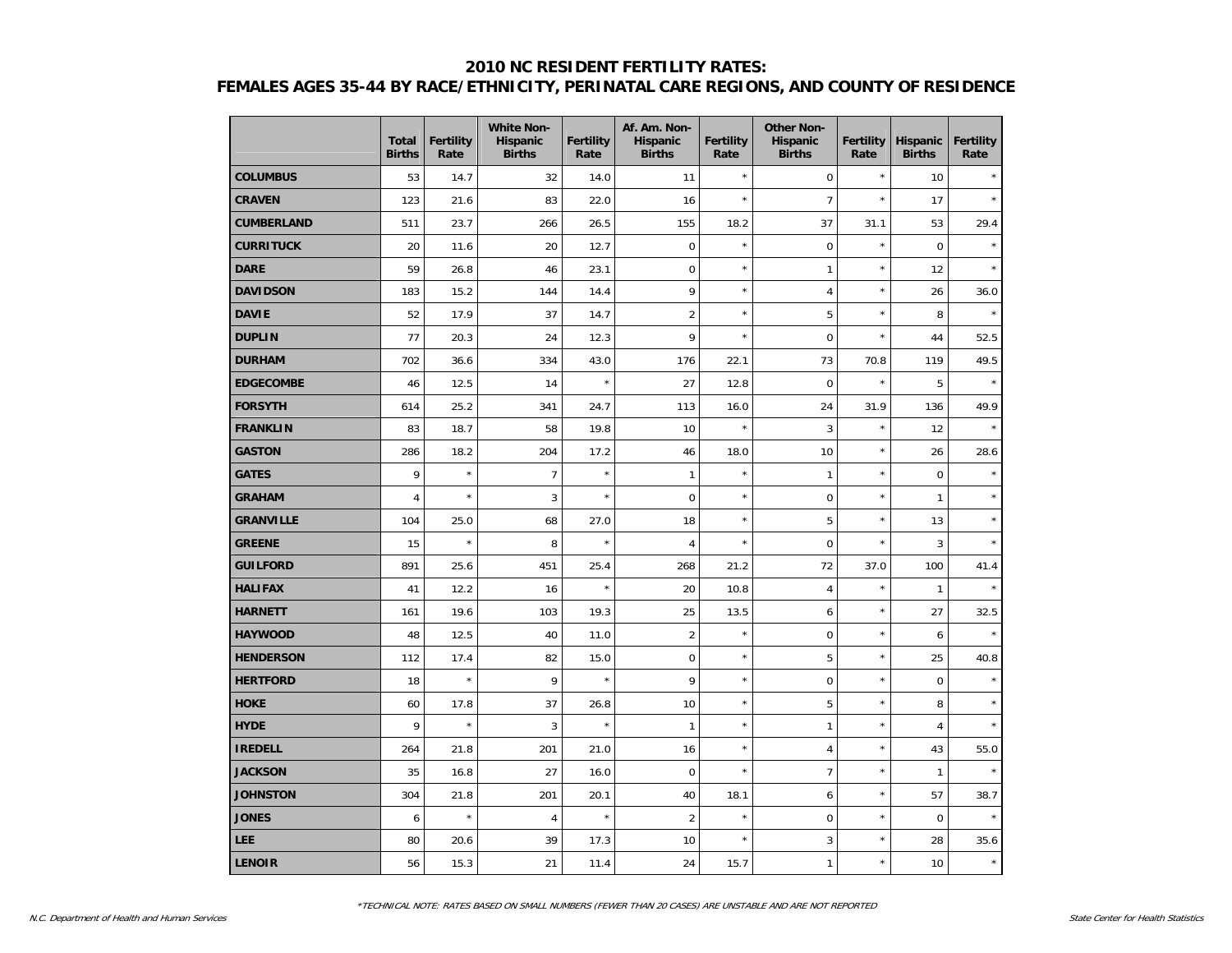## **2010 NC RESIDENT FERTILITY RATES: FEMALES AGES 35-44 BY RACE/ETHNICITY, PERINATAL CARE REGIONS, AND COUNTY OF RESIDENCE**

|                    | <b>Total</b><br><b>Births</b> | <b>Fertility</b><br>Rate | <b>White Non-</b><br><b>Hispanic</b><br><b>Births</b> | <b>Fertility</b><br>Rate | Af. Am. Non-<br><b>Hispanic</b><br><b>Births</b> | Fertility<br>Rate | <b>Other Non-</b><br><b>Hispanic</b><br><b>Births</b> | <b>Fertility</b><br>Rate | <b>Hispanic</b><br><b>Births</b> | <b>Fertility</b><br>Rate |
|--------------------|-------------------------------|--------------------------|-------------------------------------------------------|--------------------------|--------------------------------------------------|-------------------|-------------------------------------------------------|--------------------------|----------------------------------|--------------------------|
| <b>LINCOLN</b>     | 104                           | 17.4                     | 75                                                    | 14.5                     | 3                                                | $\star$           | 5                                                     | $\star$                  | 21                               | 54.0                     |
| <b>MCDOWELL</b>    | 41                            | 13.5                     | 33                                                    | 11.9                     | $\overline{c}$                                   | $\star$           | $\overline{2}$                                        | $\star$                  | $\overline{4}$                   |                          |
| <b>MACON</b>       | 33                            | 18.9                     | 26                                                    | 16.6                     | $\mathbf 0$                                      | $\star$           | $\overline{2}$                                        | $\star$                  | $\sqrt{5}$                       |                          |
| <b>MADISON</b>     | 22                            | 16.4                     | 20                                                    | 15.4                     | $\mathbf 0$                                      | $\star$           | $\mathbf 0$                                           | $\star$                  | $\sqrt{2}$                       | $\star$                  |
| <b>MARTIN</b>      | 14                            | $\star$                  | 8                                                     | $\star$                  | $\overline{4}$                                   | $\star$           | $\overline{0}$                                        | $\star$                  | $\overline{2}$                   |                          |
| <b>MECKLENBURG</b> | 2,456                         | 32.9                     | 1,332                                                 | 36.9                     | 561                                              | 21.5              | 154                                                   | 37.9                     | 409                              | 48.6                     |
| <b>MITCHELL</b>    | 10                            | $\star$                  | 8                                                     | $\star$                  | $\mathbf 0$                                      | $\star$           | $\mathbf{1}$                                          | $\star$                  | $\mathbf{1}$                     |                          |
| <b>MONTGOMERY</b>  | 42                            | 22.7                     | 23                                                    | 19.4                     | 3                                                | $\star$           | $\pmb{0}$                                             | $\star$                  | 16                               |                          |
| <b>MOORE</b>       | 138                           | 25.2                     | 109                                                   | 26.4                     | 6                                                | $\star$           | 8                                                     | $\star$                  | 15                               |                          |
| <b>NASH</b>        | 115                           | 17.6                     | 59                                                    | 17.5                     | 33                                               | 12.4              | 5                                                     | $\star$                  | 18                               | $\star$                  |
| <b>NEW HANOVER</b> | 343                           | 25.6                     | 278                                                   | 27.0                     | 26                                               | 12.7              | 16                                                    | $\star$                  | 23                               | 34.5                     |
| NORTHAMPTON        | 15                            | $\star$                  | 4                                                     | $\star$                  | 9                                                | $\star$           | $\mathbf{1}$                                          | $\star$                  | $\mathbf{1}$                     | $\star$                  |
| <b>ONSLOW</b>      | 222                           | 23.2                     | 162                                                   | 24.1                     | 28                                               | 16.5              | 12                                                    | $\star$                  | 20                               | 27.1                     |
| <b>ORANGE</b>      | 295                           | 33.7                     | 187                                                   | 31.3                     | 25                                               | 23.2              | 48                                                    | 48.2                     | 35                               | 49.1                     |
| <b>PAMLICO</b>     | 10                            | $\star$                  | 8                                                     | $\star$                  | $\mathbf{1}$                                     | $\star$           | $\mathbf 0$                                           | $\star$                  | $\mathbf{1}$                     |                          |
| <b>PASQUOTANK</b>  | 53                            | 22.0                     | 31                                                    | 22.3                     | 12                                               | $\star$           | 3                                                     | $\star$                  | $\overline{7}$                   |                          |
| <b>PENDER</b>      | 70                            | 20.1                     | 62                                                    | 23.2                     | 4                                                | $\star$           | $\mathbf{1}$                                          | $\star$                  | 3                                |                          |
| <b>PERQUIMANS</b>  | 11                            | $\star$                  | 8                                                     | $\star$                  | 3                                                | $\star$           | $\mathsf 0$                                           | $\star$                  | $\pmb{0}$                        | $\star$                  |
| <b>PERSON</b>      | 52                            | 19.2                     | 38                                                    | 20.6                     | 10                                               | $\star$           | 1                                                     | $\star$                  | $\mathbf{3}$                     | $\star$                  |
| <b>PITT</b>        | 228                           | 21.4                     | 142                                                   | 24.7                     | 57                                               | 14.1              | $\overline{7}$                                        | $\star$                  | 22                               | 36.9                     |
| <b>POLK</b>        | 12                            | $\star$                  | 10                                                    | $\star$                  | $\overline{0}$                                   | $\star$           | $\mathbf 0$                                           | $\star$                  | $\overline{2}$                   |                          |
| <b>RANDOLPH</b>    | 170                           | 16.7                     | 116                                                   | 14.0                     | 10                                               | $\star$           | $\overline{2}$                                        | $\star$                  | 42                               | 37.3                     |
| <b>RICHMOND</b>    | 46                            | 14.8                     | 32                                                    | 17.7                     | $\overline{7}$                                   | $\star$           | $\mathbf 0$                                           | $\star$                  | $\overline{7}$                   |                          |
| <b>ROBESON</b>     | 170                           | 19.3                     | 53                                                    | 22.4                     | 22                                               | 10.3              | 61                                                    | 16.2                     | 34                               | 58.3                     |
| ROCKINGHAM         | 96                            | 14.6                     | 71                                                    | 14.7                     | 13                                               | $\star$           | $\mathbf{1}$                                          | $\star$                  | 11                               |                          |
| <b>ROWAN</b>       | 138                           | 15.2                     | 95                                                    | 13.8                     | 11                                               | $\star$           | $\overline{4}$                                        | $\star$                  | 28                               | 41.7                     |
| <b>RUTHERFORD</b>  | 65                            | 14.3                     | 53                                                    | 14.0                     | 9                                                | $\star$           | 0                                                     | $\star$                  | $\mathbf{3}$                     | $\star$                  |
| <b>SAMPSON</b>     | 87                            | 20.5                     | 31                                                    | 13.1                     | 18                                               | $\star$           | $\mathbf{1}$                                          | $\star$                  | 37                               | 55.6                     |
| <b>SCOTLAND</b>    | 47                            | 20.2                     | 20                                                    | 18.2                     | 15                                               | $\star$           | 9                                                     | $\star$                  | $\mathbf{3}$                     |                          |
| <b>STANLY</b>      | 58                            | 14.6                     | 45                                                    | 13.5                     | 5                                                | $\star$           | $\overline{4}$                                        | $\star$                  | $\overline{4}$                   |                          |
| <b>STOKES</b>      | 36                            | 10.6                     | 32                                                    | 10.1                     | $\overline{c}$                                   | $\star$           | $\mathbf{1}$                                          | $\star$                  | $\mathbf{1}$                     | $\star$                  |